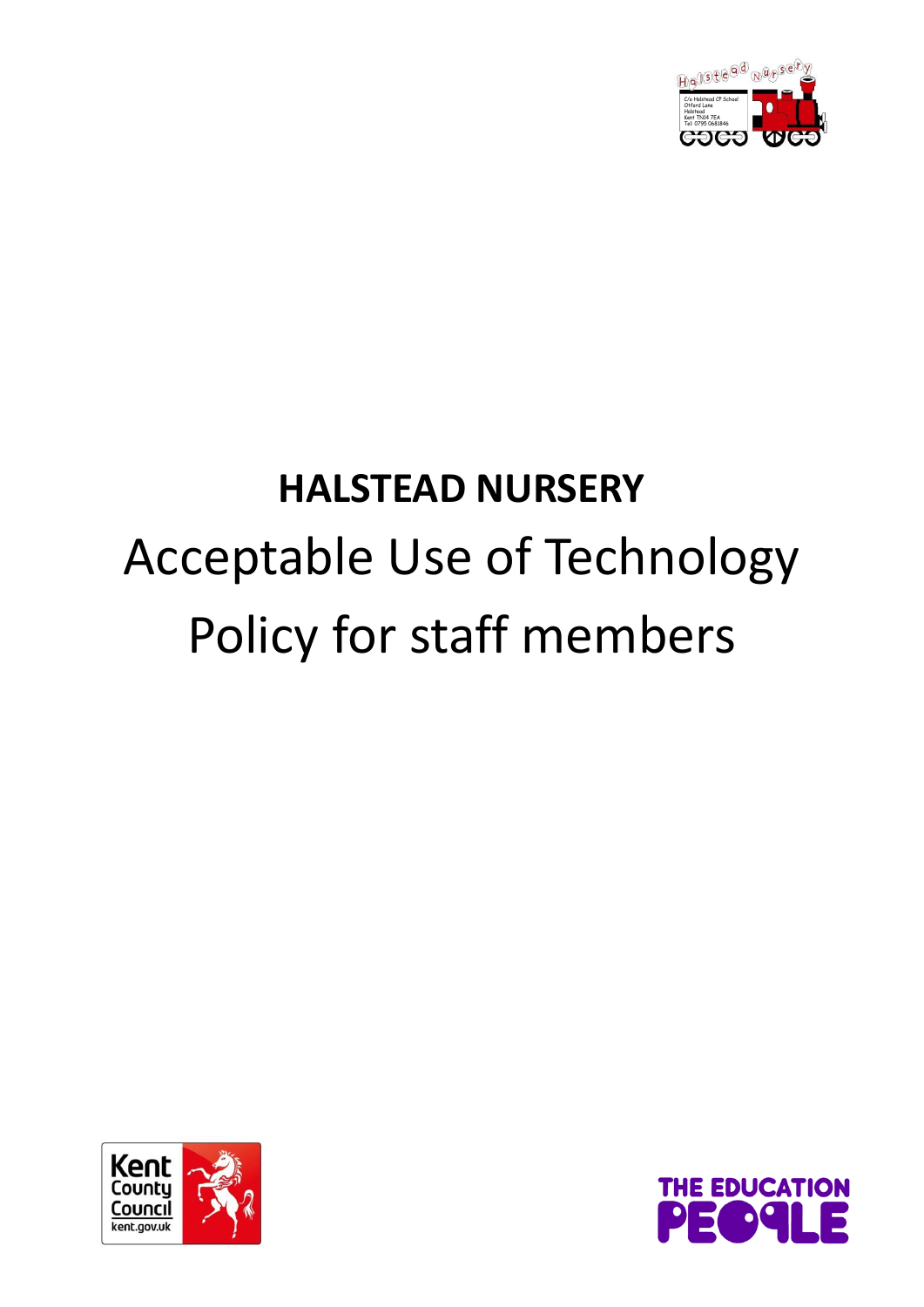### **For the staff in our nursery:**

As a professional organisation with responsibility for safeguarding, all members of staff are expected to use Halstead Nursery IT systems in a professional, lawful, and ethical manner. To ensure that members of staff understand their professional responsibilities when using technology and provide appropriate curriculum opportunities for learners, they are asked to read and sign the staff Acceptable Use of Technology Policy (AUP).

Our AUP is not intended to unduly limit the ways in which members of staff teach or use technology professionally, or indeed how they use the internet personally, however the AUP will help ensure that all staff understand Halstead Nursery expectations regarding safe and responsible technology use, and can manage the potential risks posed. The AUP will also help to ensure that the setting systems are protected from any accidental or deliberate misuse which could put the safety and security of our systems or members of the community at risk.

## **Policy Scope**

1. I understand that this AUP applies to my use of technology systems and services provided to me or accessed as part of my role within Halstead Nursery both professionally and personally. This may include use of laptops, mobile phones, tablets, digital cameras, and email as well as IT networks, data and data storage, remote learning and online and offline communication technologies**.**

2. I understand that Halstead Nursery's Acceptable Use of Technology Policy (AUP) should be read and followed in line with the terms of the staff Handbook.

3. I am aware that this AUP does not provide an exhaustive list; all staff should ensure that technology use is consistent with the Halstead Nursery ethos, the staff behaviour and safeguarding policies, national and local education and child protection guidance, and the law.

#### **Use of Halstead Nursery Devices and Systems**

4. I will only use the equipment and internet services provided to me by the nursery for example the provided laptops, tablets, mobile phones, and internet access, when working with learners.

5. If I need to use my personal mobile phone during setting hours, I will first seek permission from the setting Manager and then make any necessary telephone call in an area away from the children.

6. I understand that any equipment and internet services provided by my workplace is intended for educational use and should only be accessed by members of staff. Reasonable personal use of setting IT systems and/or devices by staff is allowed. However, this is at the setting's discretion and can be revoked at any time.

7. If I am required to provide remote learning to my key children via the Tapestry online learning platform I will ensure that I do not save the account password on my home computer, mobile phone or tablet and that I will log out of the site before leaving the device I have been working from.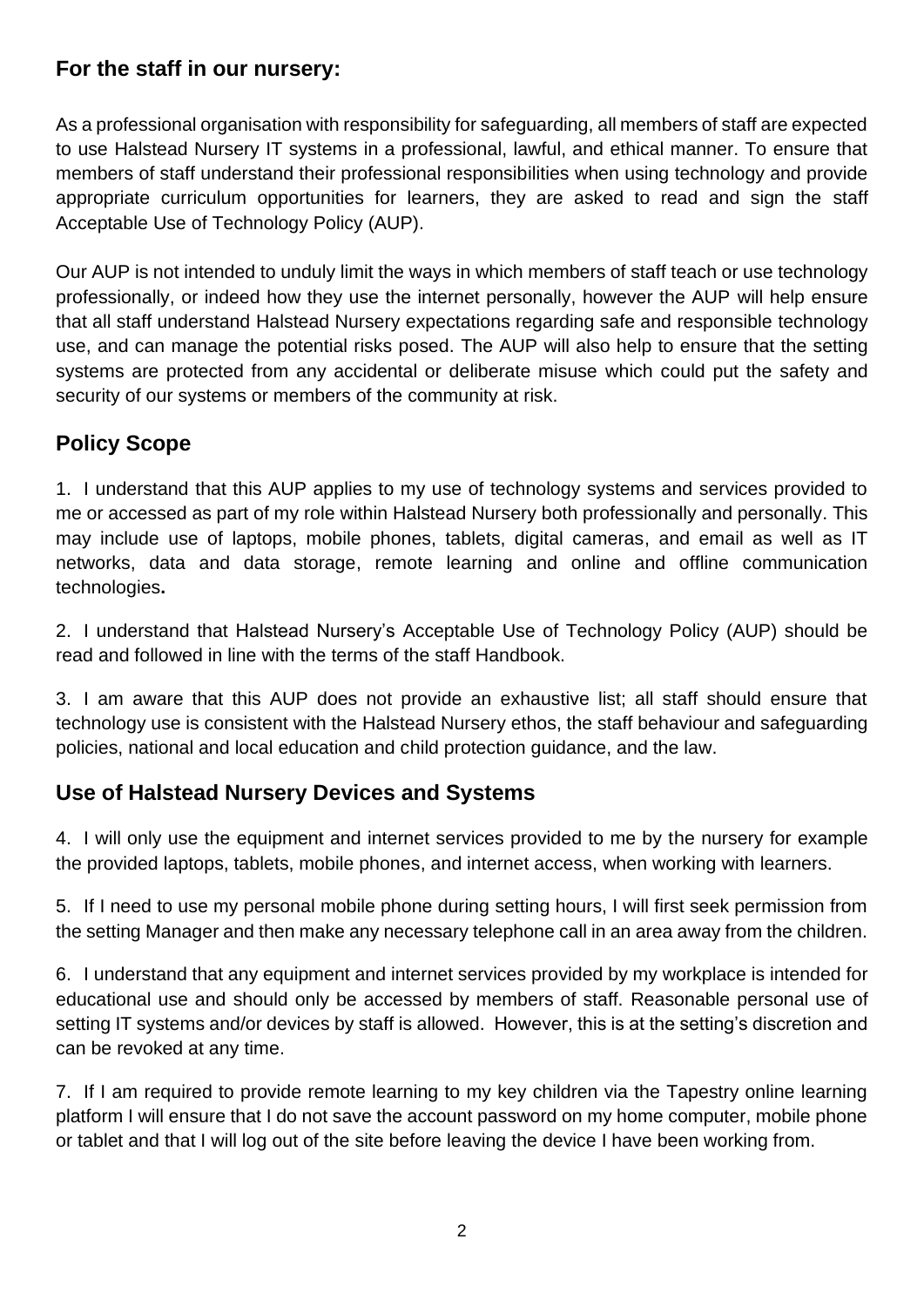## **Data and System Security**

8. To prevent unauthorised access to systems or personal data, I will not leave any information system unattended without first logging out or securing/locking access.

o I will protect the devices in my care from unapproved access or theft. For example I will not leave devices visible or unsupervised in public places.

9. I will respect the setting system security and will not disclose my password or security information to others.

10.I will not open any hyperlinks or attachments in emails unless they are from a known and trusted source. If I have any concerns about email content sent to me, I will report them to the nursery Manager.

11.I will not attempt to install any personally purchased or downloaded software, including browser toolbars, or hardware without permission from the Nursery Manager.

12.I will ensure that any personal data is kept in accordance with the Data Protection legislation, including GDPR in line with the Halstead Nursery information security policies.

- o All personal data will be obtained and processed fairly and lawfully, only kept for specific purposes, held no longer than necessary and will be kept private and secure with appropriate security measures in place, whether used in the workplace, hosted online or accessed remotely.
- o Any data being removed from the Nursery site, such as via email or on memory sticks or CDs, will be suitably protected. This may include data being encrypted by a method approved by the Nursery Manager.

13.I will not keep documents which contain setting related sensitive or personal information, including images, files, videos, and emails, on any personal devices, such as laptops, digital cameras, and mobile phones.

14.I will not store any personal information on the Nursery IT system, including setting laptops or similar device issued to members of staff, that is unrelated to setting activities, such as personal photographs, files or financial information.

15.I will ensure that the Nursery owned information systems are used lawfully and appropriately. I understand that the Computer Misuse Act 1990 makes the following criminal offences: to gain unauthorised access to computer material; to gain unauthorised access to computer material with intent to commit or facilitate commission of further offences or to modify computer material without authorisation.

16.I will not attempt to bypass any filtering and/or security systems put in place by the Nursery.

17.If I suspect a computer or system has been damaged or affected by a virus or other malware, I will report this to the Nursery Manager as soon as possible.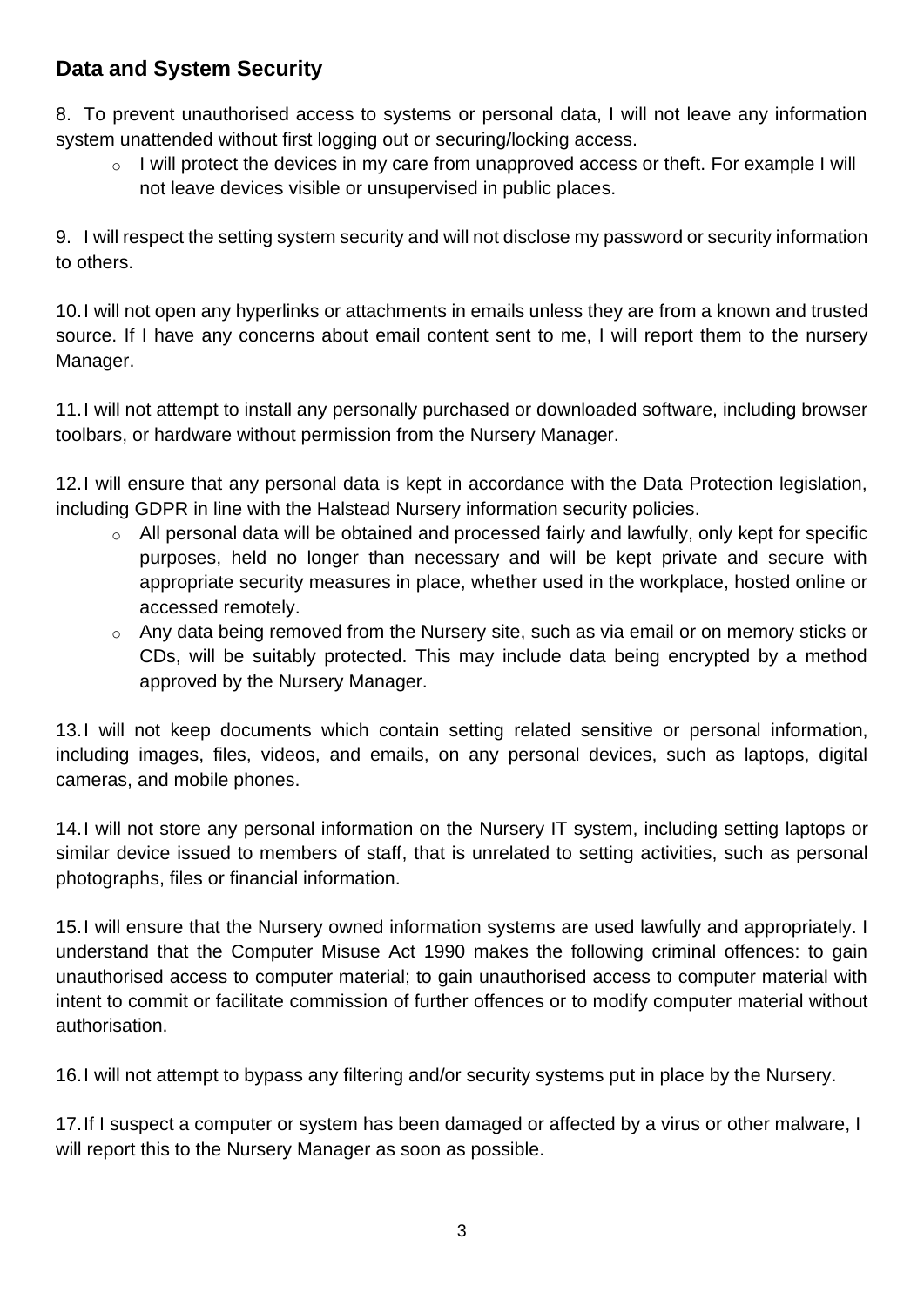18.If I have lost any Nursery related documents or files, I will report this to the Nursery Manager and our Data Protection Officer (Nicola Tobin) as soon as possible.

19.Any images or videos of learners will only be used as stated in the setting camera and image use policy.

o I understand images of learners must always be appropriate and should only be taken with setting provided equipment and taken/published where learners and their parent/carer have given explicit consent.

#### **Classroom Practice***.*

20.I will promote online safety with the learners in my care and will help them to develop a responsible attitude to safety online, system use and to the content they access or create by:

- o exploring online safety principles as part of an embedded and progressive curriculum and reinforcing safe behaviour whenever technology is used.
- o creating a safe environment where learners feel comfortable to say what they feel, without fear of getting into trouble and/or be judged for talking about something which happened to them online.
- o involving the Designated Safeguarding Lead (DSL) or a deputy as part of planning online safety lessons or activities to ensure support is in place for any learners who may be impacted by the content.
- o make informed decisions to ensure any online safety resources used with learners is appropriate.

21. I will report any filtering breaches (such as access to illegal, inappropriate, or harmful material) to the DSL in line with the nursery's child protection policies.

22.I will respect copyright and intellectual property rights; I will obtain appropriate permission to use content, and if videos, images, text, or music are protected, I will not copy, share, or distribute or use them.

### **Use of Social Media and Mobile Technology**

23.I have read and understood the setting guidelines which cover expectations regarding staff use of mobile technology and social media (as detailed in the staff Handbook.

24.I will ensure that my online reputation and use of IT and information systems are compatible with my professional role and in line with the Staff Handbook, when using the setting and personal systems. This includes my use of email, text, social media and any other personal devices or mobile technology.

- o I will take appropriate steps to protect myself online when using social media as outlined in the staff Handbook.
- o I am aware of the setting expectations with regards to use of personal devices and mobile technology, including mobile phones as outlined in the Staff Handbook.
- o I will not discuss or share data or information relating to learners, staff, setting business or parents/carers on social media.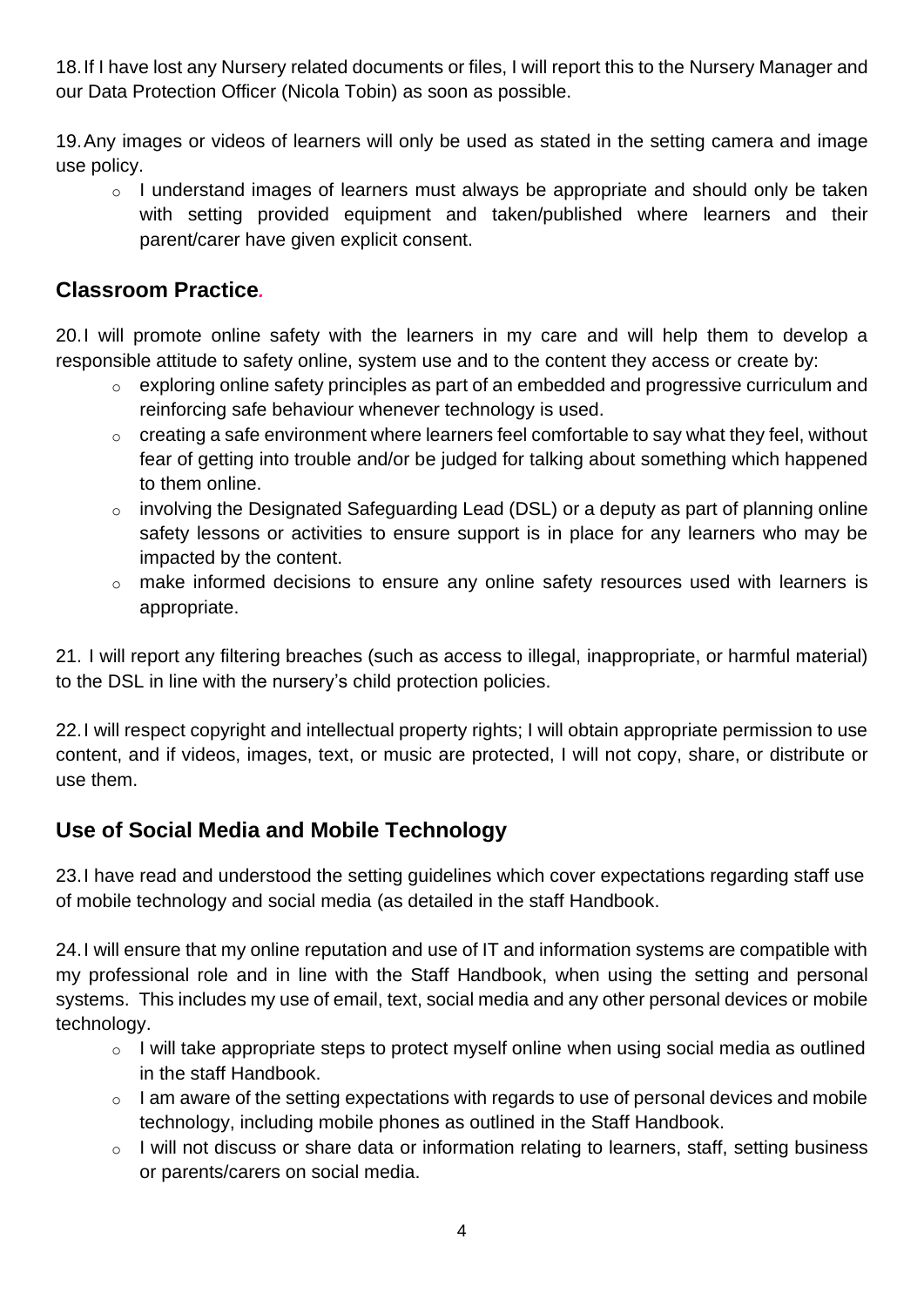o I will ensure that my use of technology and the internet does not undermine my professional role or interfere with my work duties and is in accordance with the Staff Handbook and the law.

25.My electronic communications with current and past learners and parents/carers will be transparent and open to scrutiny and will only take place within clear and explicit professional boundaries.

- o I will ensure that all electronic communications take place in a professional manner via setting approved and/or provided communication channels and systems, such as the setting email address, user account or telephone number.
- o I will not add or accept friend requests or communications on personal social media with current parents/carers.
- o If I am approached online by a parents/carer, I will not respond and will report the communication to my line manager and Designated Safeguarding Lead (DSL).
- o Any pre-existing relationships or situations that compromise my ability to comply with the AUP will be discussed with the DSL

26.If I have any queries or questions regarding safe and professional practise online either in the setting or off site, I will raise them with the DSL

27.I will not upload, download, or access any materials which are illegal, such as child sexual abuse images, criminally racist material, adult pornography covered by the Obscene Publications Act.

28.I will not attempt to access, create, transmit, display, publish or forward any material or content online that is inappropriate or likely to harass, cause offence, inconvenience, or needless anxiety to any other person.

29.I will not engage in any online activities or behaviour that could compromise my professional responsibilities or bring the reputation of the setting into disrepute.

## **Policy Compliance**

30.I understand that the setting may exercise its right to monitor the use of information systems, including internet access and the interception of emails, to monitor policy compliance and to ensure the safety of learners and staff. This monitoring will be proportionate and will take place in accordance with data protection, privacy, and human rights legislation.

#### **Policy Breaches or Concerns**

31.I will report and record concerns about the welfare, safety or behaviour of learners or parents/carers to the DSL in line with the setting child protection policy.

32.I will report concerns about the welfare, safety, or behaviour of staff to the Nursery Manager in line with the allegations against staff policy.